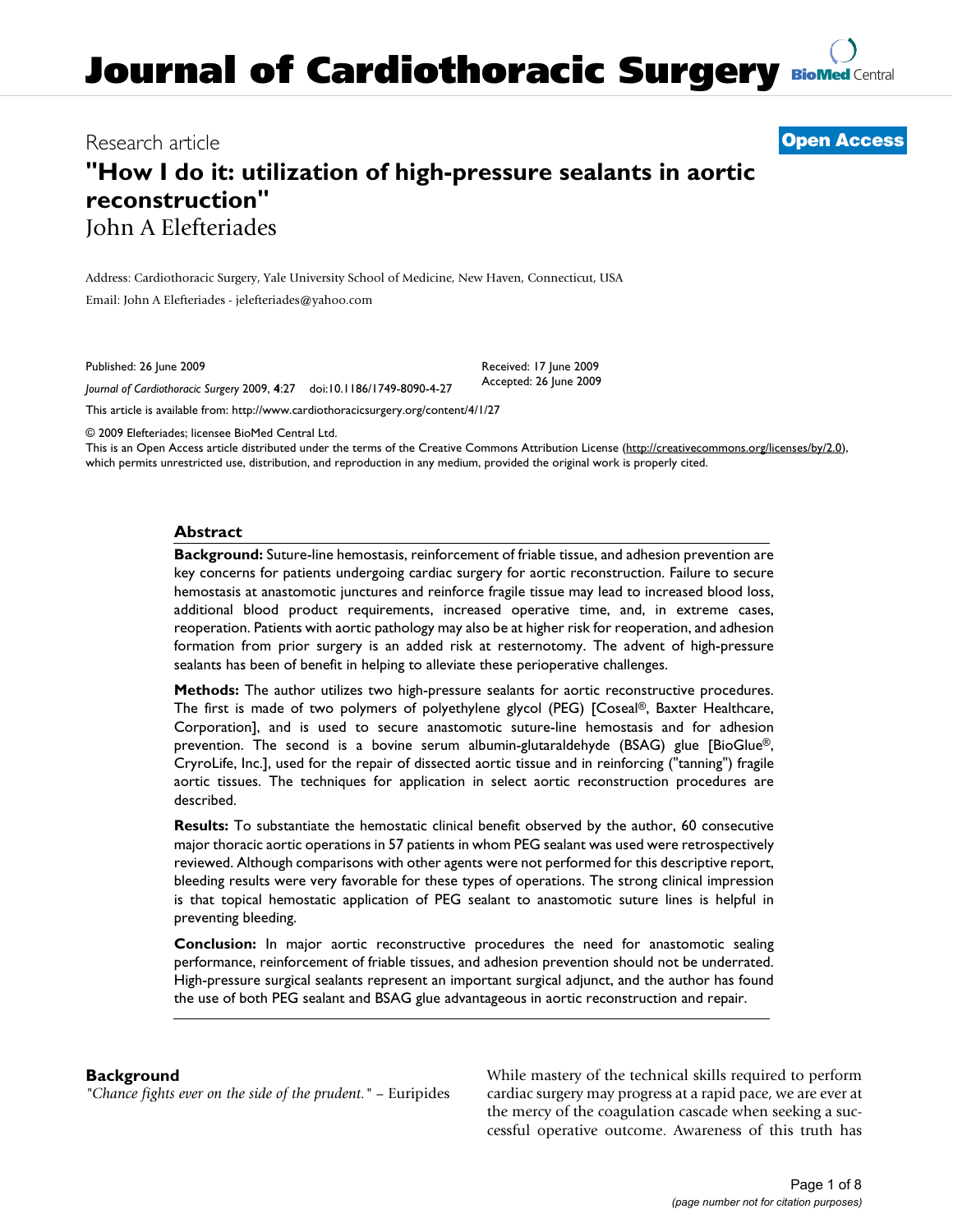become especially poignant to cardiac surgeons following the removal of aprotinin from our armamentarium [1].

Repair and reconstruction of the aorta are major cardiac surgical procedures which often require implantation of prosthetic graft materials primarily composed of Dacron, which can be prone to recalcitrant bleeding at anastomotic sites [2,3]. The lability of the hemostatic situation is further exacerbated by intraoperative anticoagulation therapy required for cardiopulmonary bypass (CPB) and/ or coagulation consequences of deep hypothermic circulatory arrest (DHCA) [4,5]. The friable, thin tissue often seen in aneurysm and connective disease patient populations, dissected aortic tissues, and porosities/tracks left by the larger needles required to suture thick aortic tissue may also be factors that contribute to increased blood loss in aortic reconstructive procedures. Failure to secure hemostasis at anastomotic junctures may lead to increased blood loss, additional blood product requirements, increased operative time and, in extreme cases, reoperation [2-4,6-8].

# *High pressure sealants: Clinical uses and properties Anastomotic suture-line hemostasis*

The advent of high-pressure sealants has been of benefit in helping to alleviate the perioperative challenges described, especially when operating on the aorta  $[2,3,6,7,9,10]$ . Out of the many options available for securing hemostasis at the anastomotic suture-line, the author often utilizes a surgical sealant made of two polymers of polyethylene glycol (PEG) [Coseal®, Baxter Healthcare Corporation][10]. This sealant produces an adherent, nearly clear, gel-like pseudo-clot at the site of application, which requires no participation of the coagulation cascade whatsoever. Thus, this sealant can be effective even in the face of marked deficiencies in the patient's intrinsic coagulation mechanism. One may use either a spray device which requires a separate pump [Fig 1A, B], or opt for a self-contained standard applicator [Fig 1C]. The polymers gel within five seconds and set within 60 seconds. The result is a flexible, clear, degradable hydrogel that seals and adheres to tissues (even irregular anastomotic structures) to which it is applied [Fig 2][2,3,6,7,9,10].

The sealant remains flexible and does not restrict movement of surrounding structures; however, it maintains a tight seal through covalent tissue bonds even under the influence of high pressures in vessels such as the aorta (demonstrated to seal leak pressures of  $660 \pm 150$  mmHg in porcine models) [2,3,6,7,9,10]. In a study conducted to compare the mechanical properties of surgical glues used in aortic root replacement, PEG sealant demonstrated hemostatic efficacy while remaining flexible and compliant. Thus, it allows for normal physiologic dilation with-



Figure 1 **A) Polyethylene glycol (PEG) surgical sealant (Coseal®) spray applicator**. B) "Easy Spray" regulator used with spray applicator. C) Self-contained standard applicator. (Photos courtesy of Baxter Healthcare Corporation).

out contributing to elevated wall stress by stiffening surrounding tissues which may weaken tissue structure and potentiate late pseudoaneurysm formation [11].

# *Repair of dissected aortic layers*

Bovine serum albumin-glutaraldehyde (BSAG) glue [BioGlue®, CryroLife, Inc.] has adhesive as well as sealant properties. It is provided in a self-contained applicator with optional tip extenders [12]. BSAG glue begins to polymerize within 20 to 30 seconds, reaches its bonding strength within two minutes, and is very useful in repair-



## Figure 2

**A) PEG sealant following polymerization with semiopaque hydrogel consistency**. B) Sealant is pliable, and does not restrict the movement of surrounding tissues. It maintains a secure seal even under the influence of high pressures exerted by the aorta.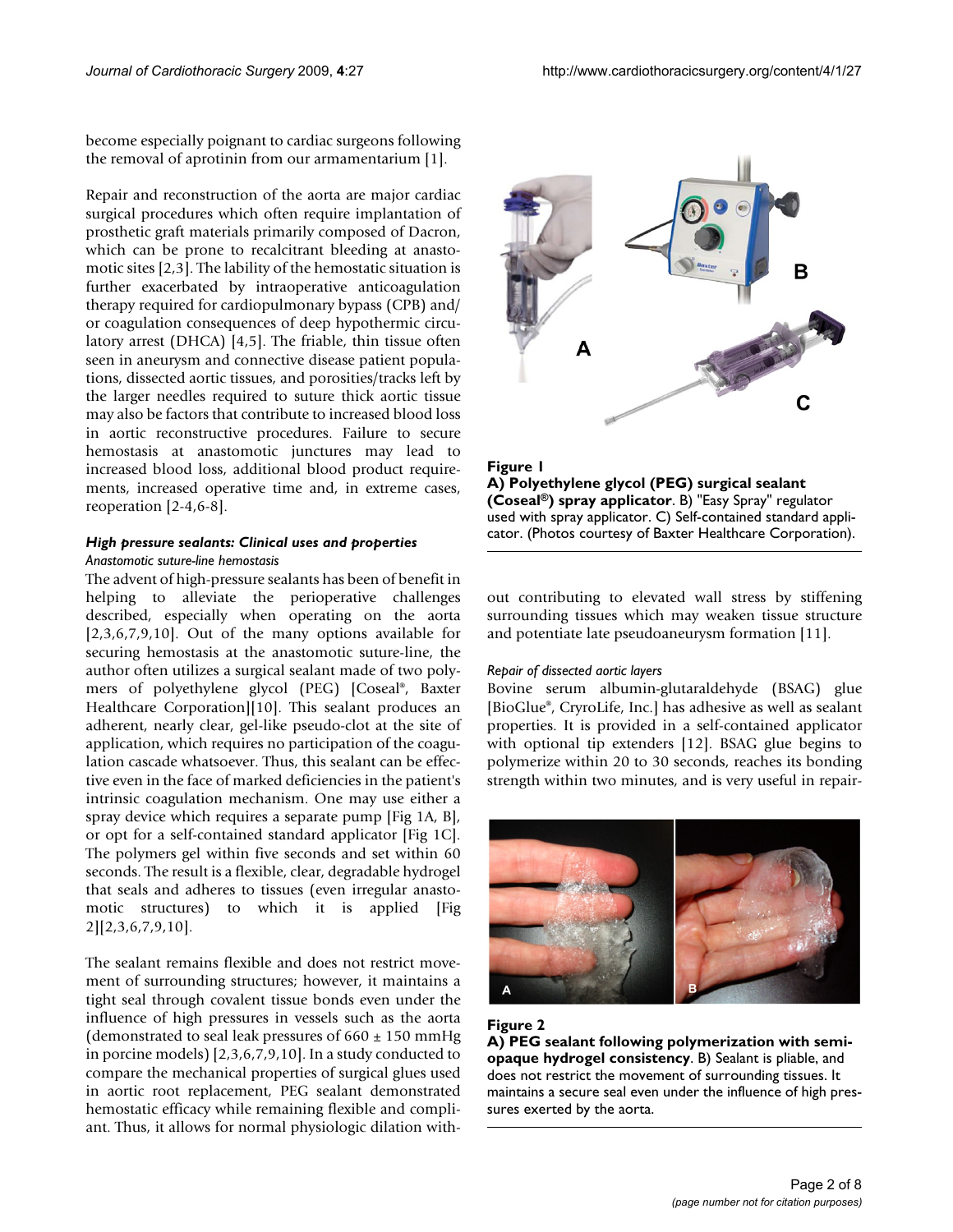ing dissected aortic layers and in reinforcing ("tanning") fragile aortic tissues. The author is a strong advocate for the use of BSAG glue in the setting of acute aortic dissection, or in situations of severe tissue fragility, in which the tissue tanning and strengthening properties of the glutaraldehyde can be life-saving [4]. It has been reported as a means of securing suture-line hemostasis, however, this use is not recommended by the author as the potential for product leakage through needle-holes may lead to thrombosis or embolization [13,14]. Adverse events associated with the use of BSAG glue have also been reported and include phrenic nerve damage leading to diaphragmatic paralysis, false aneurysm, and local and distant complications from embolized particles released into the vessel lumen through needle holes and as a result of over-application of material [15-17].

## *Adhesion prevention*

One key property of PEG sealant in cardiac surgery is that the hydrogel swells to 4× the initial volume within 24 hours of application, allowing it to act effectively as a mechanical barrier to cellular infiltration keeping tissues separated while the inflammatory process subsides. By separating tissues during the healing process, PEG sealant has been shown to be effective at preventing surgical adhesions in both cardiac and gynecologic surgery [18- 20]. This is an especially important consideration in patients in whom reoperation is anticipated (pediatric patients, younger adult patients, etc.) or expected (when placing left ventricular assist systems), as the potential for formation of dense and tenacious adhesions makes resternotomy difficult and potentiates injury to structures such as the aorta, right ventricle, right atrium, innominate vein, innominate artery, aortocoronary grafts, etc. [21]. Adhesions may also potentially constrict the heart, potentiate right ventricular dysfunction, and/or be a factor in the promotion of graft occlusion [22-25]. Clinicians should be aware that PEG sealant is approved for the indication of adhesion prevention in Europe, however, approval for use in this indication has not yet been granted in the United States.

The optimal duration for which early adhesions must be prevented to reduce longer term scar formation is unknown; however, evidence suggests that even 6 to 12 hours may be sufficient [26,27]. The PEG sealant swells to 4× the initial volume within 24 hours of application, allowing it to act effectively as a barrier to cellular infiltration. However, one must be careful to apply only a thin, uniform layer of sealant as thicker applications do not increase benefit and may lead to mass effects or mechanical compression complications [28].

## *Biocompatibility and biodegradability*

PEG sealant and BSAG glue contain reactive substances to adequately perform their intended function. Both products adhere to tissues by covalent chemical bonds [29]. Thus, a chemical reaction takes place between the product and the tissue surface, and a foreign-body reaction to the implanted material is inevitable. The degree of the response is related to many factors including implantation site, reactivity of the patient, and could possibly be related to the type and amount of product used. PEG sealant is synthetically-derived, and there are no human or bovine blood-based additives. It is therefore, highly biocompatible and the observed reactivity has been considered minimal [30]. BSAG glue contains a small amount of bovine additive, however, reactivity seems to be related to the release of glutaraldehyde. One study indicated that polymerized BSAG glue may induce cytotoxic effects both in vitro and in vivo, and recommends that it be restricted to the aortic dissection procedure as other tissues are sensitive to the glutaraldehyde released [31].

Biodegradability of surgical sealants is a critical factor and directly relates to the long-term effects. PEG sealant and BSAG glue both degrade following implantation, however, the rates and mechanisms by which this occurs are very different [29]. The resorption rate of PEG sealant is fairly rapid. In an in vitro study, hydrolytic degradation was demonstrated after several days of incubation at 37°C [30]. In vivo, PEG sealant degraded within < 30 days of implantation and could not be discerned grossly or histologically at 30 days [7]. Because the major component of BSAG glue is albumin, it degrades via proteolysis and is resorbed slowly [29]. Histologically, the material was detectable after 1 year in a goat model [32].

# **Methods**

#### *General application techniques*

For PEG sealant and BSAG glue, the suture line must be absolutely dry before application. Careful drying with sponges usually suffices. If necessary, sponge drying may be supplemented by insufflations of CO2 just before sealant application. When using PEG sealant, the spray applicator may be used to dry the surface by covering the hole at the upper end without depressing plunger (to extrude sealant). A thin, uniform layer of sealant is optimal [Fig 3]. Excessive sealant application will not increase benefit and may lead to adverse effects.

To insure uniform coverage, the treatment site may be rotated to facilitate exposure of all surfaces and/or the tip of the applicator may be bent. The sealant should be applied in one continuous motion for thorough, even coverage, moving quickly rather than pausing, which may cause the tip to clog. Extra applicator tips should be made available for rapid replacement should clogging occur.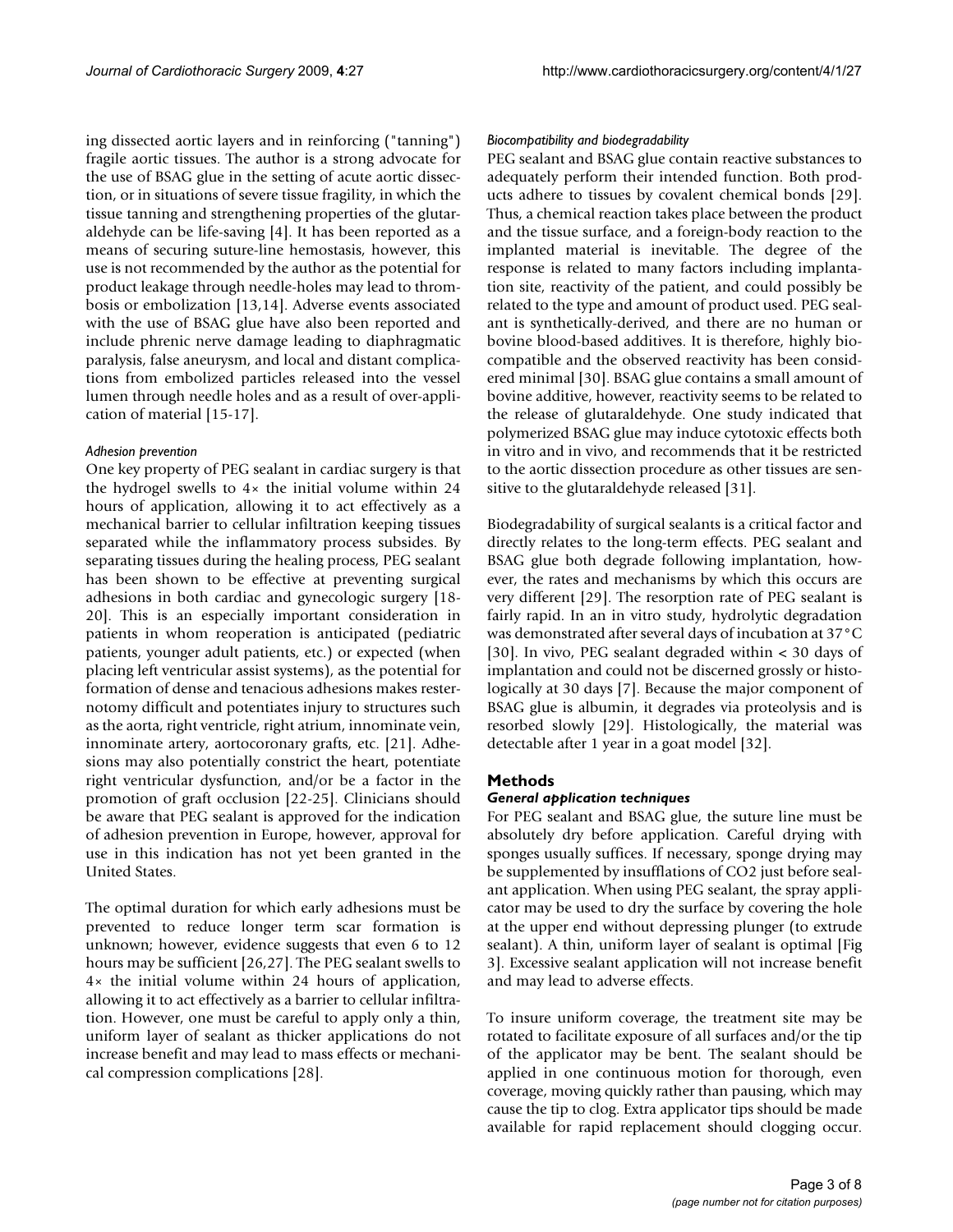

Figure 3

**A): Intraoperative view of PEG sealant coverage of proximal and B) distal aortic anastomoses utilizing a self-contained, standard applicator**.

Following polymerization, PEG sealant remains pliable. If required, reinforcement sutures at the anastomic suture line can be placed through it, though this is seldom necessary. One should remember that surgical sealants and adhesives are not a replacement for meticulous surgical technique and, in spite of rapid polymerization, an inadequate repair may allow for entry of the sealant into the vessel lumen.

# *Ascending aortic reconstruction*

There are several disorders that necessitate reconstruction in both the ascending aorta and aortic arch. The most common are ascending aneurysm, ascending dissection, arch aneurysm, and descending pathology requiring formal aortic arch replacement. The most serious complications of aortic aneurysm are aortic dissection and rupture which are inherently lethal conditions. The most important concern should be patient survival [33]. If the patient survives the acute episode this constitutes a success, regardless of later onset of further aortic problems. The early mortality for urgent operation for acute aortic dissection ranges from 15% to 25%, depending largely on institutional experience [4,33]. While such results represent dramatic improvement from earlier eras, surgical science still has room for progress in the treatment of this challenging disorder. One of the critical elements to achieving patient survival is complete hemostasis.

# *Supracoronary tube and composite graft reconstruction*

The author's preferred technique for operations on the ascending aorta is via two-stage atrial/femoral artery cannulation and perfusion, arresting the heart through antegrade and retrograde cardioplegia, cross-clamping the aorta, and performing the proximal anastomosis. The aorta is then unclamped under deep hypothermic circulatory arrest (DHCA) and the operation proceeds with the distal anastomosis. Performing the proximal anastomosis first is preferred by the author, as the required exposure deep in the aortic root is more difficult after the distal graft is attached. Perfusion is then resumed using the original femoral cannula. The author has previously published on the safety of resuming perfusion through this route even in aortic dissection [33,34]. In the minority of patients with descending atheroma (unusual in this patient group) axillary cannulation is used.

Prior to application of the surgical sealant, which is the final step in securing the anastomotic suture-line, the author also recommends reinforcement of posterior anastomotic suture lines (both in a tube graft, distal in a composite graft), with interrupted, single-pledgeted sutures as this area becomes inaccessible following anastomotic closure. Although it does take a bit of extra time, the author considers these minutes well-spent in terms of the added strength provided to the arterial closure. A Teflon felt strip is then applied circumferentially as the anastomosis proceeds with 3-0 Prolene sutures. MH needles are recommended to adequately penetrate dense aortic tissue and facilitate grasping. Finally, in the case of composite graft reconstruction, placement of felt washers to secure the coronary buttons is recommended [35].

# *Repair of dissected aortic layers*

For an acute ascending aortic dissection, the separated layers of the aortic wall (the "intima" and the "adventitia") are re-approximated prior to anastomosis to the prosthetic graft via a "sandwich" technique of Teflon strips placed inside and outside the vessel wall secured by radially-oriented horizontal mattress sutures. The felt adds considerably to the strength of the reconstituted aortic wall. As previously discussed, the repair may also be supplemented with BSAG glue used sparingly to produce adherence between layers and to strengthen the fragile tissues through its tanning properties.

# *Sealing of the proximal anastomosis*

Following proximal anastomotic completion of a composite graft, the PEG surgical sealant is applied via a spray or standard applicator circumferentially (360°) to the anastomotic juncture and coronary buttons [see Additional file 1]. Sealing is performed immediately following completion of the proximal anastomosis, as this area will disappear from view after the heart is reperfused [see Fig 3A]. To insure that a thin, uniform layer of sealant is applied to the anastomotic site, the graft may need to be carefully shifted and the applicator rotated circumferentially. Keep in mind that thicker applications of sealant will not increase benefit, and may lead to longer polymerization time and/or mass effect complications due to anticipated swelling of product up to 4× its volume [28]. As the distal portion of the graft remains open at this stage in the operation, one should take care (especially when using the spray applicator) not to allow product to enter the vessel lumen.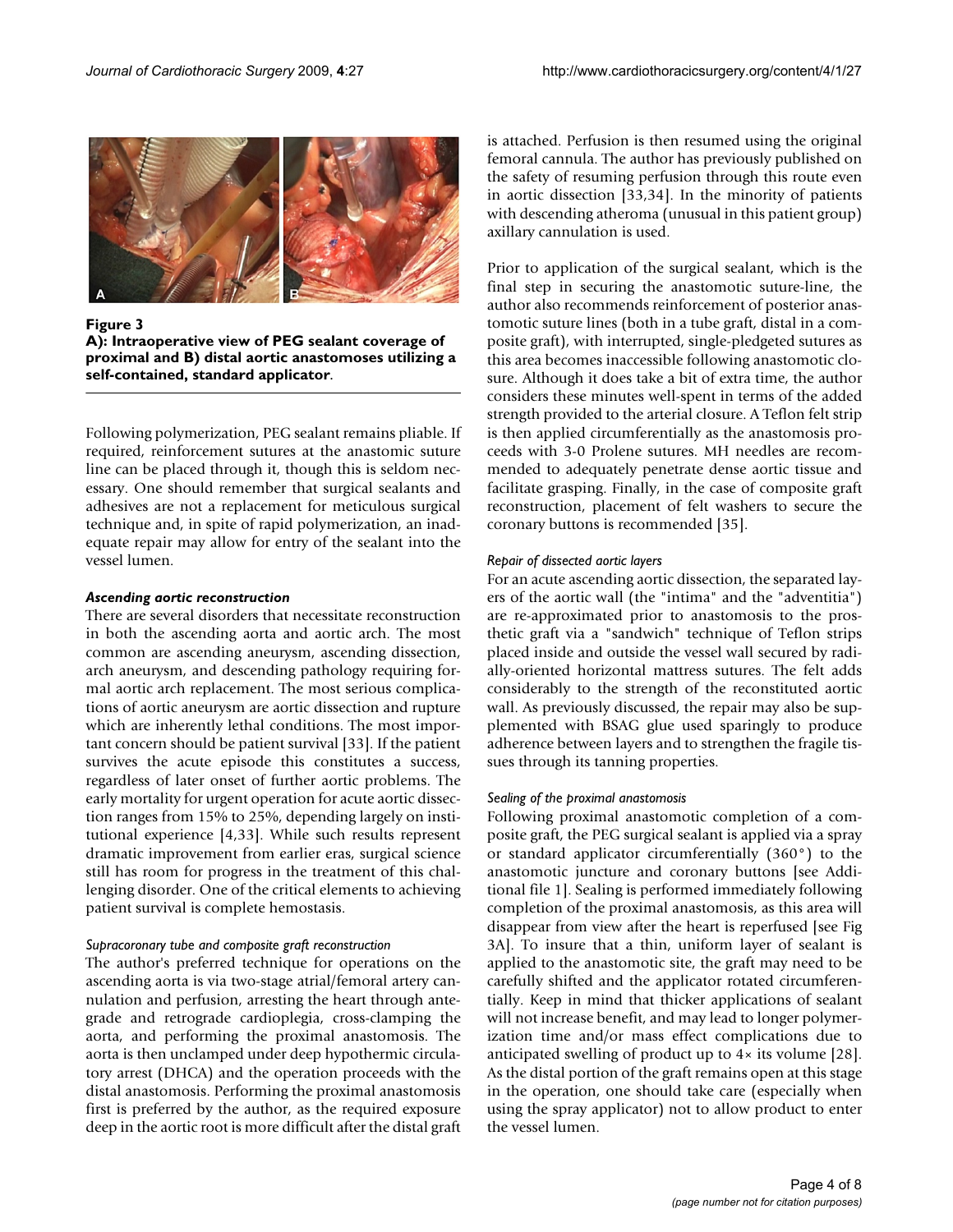**Table 1: Demographic and perioperative data for patients** 

#### *Sealing of the distal anastomosis*

Following completion and sealing of the proximal aortic anastomosis, the distal anastomosis is performed in like fashion with posterior pledgets, a circumferential Teflon strip, and PEG sealant [see Fig. 3B]. By reaching around the graft and gently mobilizing it, a near 360° application can be achieved. If necessary, the applicator tip may be bent to provide coverage in hard-to-reach areas.

If product is still remaining in the applicator following the proximal anastomosis, it may be used for the distal anastomosis. Depending on the coverage area, one should choose the appropriate amount to have mixed and ready for sealing. When using a spray tip, application may be easily resumed. When using a self-contained applicator, a tip replacement may be required, as the tip tends to clog following a pause in the procedure.

#### *Simultaneous sealing of the proximal and distal anastomoses*

In some instances, as for a simple tube graft, it may be appropriate to seal both the proximal and distal anastomoses simultaneously following completion of the distal anastomosis. The author sometimes prefers to reperfuse the aorta following removal from DHCA, and complete rewarming and weaning from bypass, thus allowing native hemostatic mechanisms to act. Subsequently the area is dried with sponges in anticipation of sealant application, which is done just before chest closure. This sequence is appropriate for anastomoses that are still well exposed after the heart is filled and bypass is discontinued. For patients with reoperative potential, an added benefit may be derived from utilizing the spray applicator within the chest cavity/surgical site for adhesion prevention as previously described.

#### *Aortic arch replacement*

The author frequently modifies the technique for arch replacement from the standard method. This is accomplished by confining the Carrel patch to the innominate and left carotid arteries. This makes for a more manageable patch, located close to the operator and fully accessible for subsequent hemostasis. This factor of accessibility becomes even more important in the case of acute dissection of the aortic arch, as the dissected aorta is friable, and bleeding can frequently ensue, requiring tension-free exposure and placement of additional sealant and sutures if necessary. The smaller two-vessel procedure meets all of these requirements for accessibility. Also, this smaller patch can be anastomosed in relatively short order, thus decreasing the length of cerebral ischemia and DHCA. After the patient is weaned from bypass, a side-arm graft to the subclavian artery is placed. In the case of patient instability, the subclavian artery can be simply ligated; ischemic problems would be rare with such a proximal ligation of the subclavian artery as there are extensive col-

| receiving PEG sealant                      |            |
|--------------------------------------------|------------|
| <b>Variables</b>                           | Data       |
| <b>Total Patients</b>                      | 57         |
| <b>Total Operations</b>                    | 60         |
| Total Reoperations (2 in same patient)     | 3(5%)      |
| Gender                                     |            |
| Male                                       | 41 (72%)   |
| Female                                     | 16 (28%)   |
| Age (years)                                |            |
| Mean                                       | 58         |
| Range                                      | $26 - 89$  |
| <b>Weight (kilograms)</b>                  |            |
| Mean                                       | 91         |
| Range                                      | $50 - 147$ |
| pRBC Transfusion Requirements (mean units) |            |
| Intraoperative                             | 0.8        |
| Postoperative                              | 0.7        |
| Procedures without pRBC transfusion        | 28 (47%)   |
| <b>CPB Time (minutes)*</b>                 |            |
| Mean                                       | 137        |
| Range                                      | $27 - 210$ |
| Aortic Cross-Clamp (minutes)*              |            |
| Mean                                       | 106        |
| Range                                      | $25 - 154$ |
| <b>DHCA Time (minutes)*</b>                |            |
| Mean                                       | 31         |
| Range                                      | $19 - 52$  |
|                                            |            |

Abbreviations: pRBC: packed red blood cells; CPB: cardiopulmonary bypass; DHCA: deep hypothermic circulatory arrest. \*Mean/range calculated for those procedures in which CPB, DHCA, and/or aortic cross-clamp.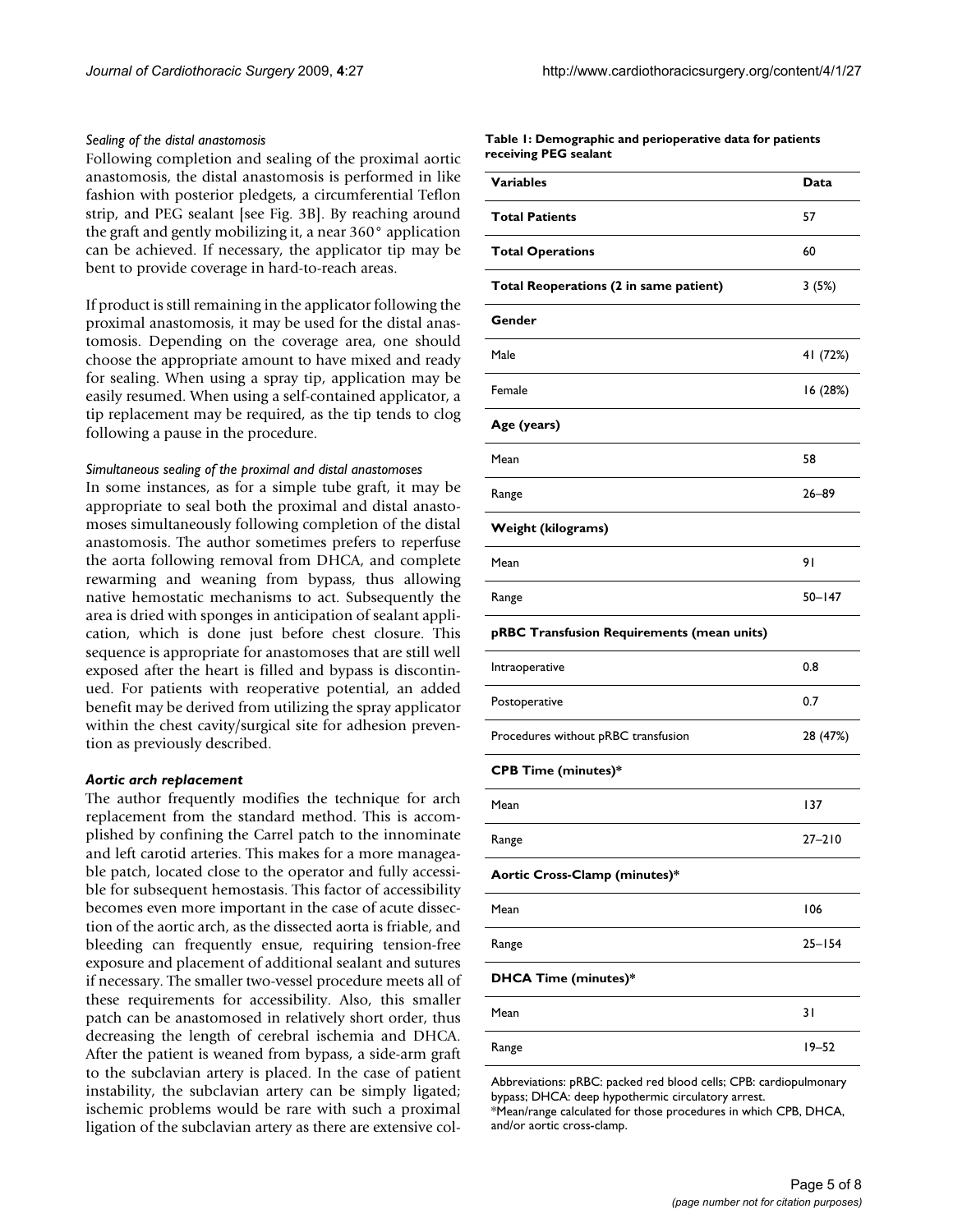| <b>Procedure/Reconstruction</b>       | Number of Patients ( $n = 57$ ) |
|---------------------------------------|---------------------------------|
| Aortic valve replacement/aortoplasty  | 10(17%)                         |
| Root-sparing ascending aorta          | 5 (8%)                          |
| Composite ascending aorta             | 17 (28%)                        |
| Root-sparing ascending aorta/hemiarch | 6(10%)                          |
| Composite ascending aorta/hemiarch    | 4(7%)                           |
| Root-sparing ascending aorta/arch     | 6(10%)                          |
| Composite ascending aorta/arch        | 2(3%)                           |
| Descending aorta/reconstruction       | 2(3%)                           |
| Other                                 | 8(14%)                          |
|                                       |                                 |
| <b>Total Operations</b>               | 60                              |

**Table 2: Procedural details for patients receiving PEG sealant**

Note 1: Six (6) procedures involved associated CABG.

Note 2: Three (3) procedures (other) were reoperations for bleeding.

laterals via the thyrocervial trunk, internal mammary artery, and other routes.

PEG sealant is applied to the Carrel patch and to all anastomotic suture-lines. As mentioned previously, reinforcement sutures may still be placed following application and polymerization of the product if one notes that suture-line hemostasis has not been secured following reperfusion.

#### **Results**

Cardiac surgeons have endeavored to identify new protocols and adjunctive methodologies for reducing perioperative blood loss and the use of exogenous blood products, especially in high-risk procedures. To substantiate that PEG sealant has been of benefit in this regard, the experience of 57 patients (41 male/16 female) patients were examined [Tables 1, 2]. We reviewed 60 consecutive major thoracic aortic operations in patients who received PEG sealant from June through December of 2008 (following the removal of aprotinin). In the majority of patients, PEG sealant was used in conjunction with aminocaproic acid [Amicar®, Xanodyne Pharmaceuticals, Inc.].

Although comparisons with other agents were not performed for this descriptive report, the author feels that bleeding results were very favorable for these types of operations. The strong clinical impression is that topical

hemostatic application of PEG sealant to anastomotic suture lines is helpful in preventing bleeding, especially in the current post-aprotinin era.

#### **Discussion**

Although a number of choices are available for suture-line hemostasis and repair of dissected aortic tissue, each has specific advantages and liabilities. PEG sealant and BSAG glue are fundamentally different than traditional hemostatic interventions because they are independent of the blood coagulation cascade. This property makes them ideal for cardiac surgery because they remain effective even in patients with severe coagulation deficiencies due to preoperative exposure to prescribed anticoagulants and herbal/vitamin supplements as well as intraoperative heparinization for CPB and use of DHCA.

In addition to the many challenges already discussed in terms of securing hemostasis at anastomotic suture lines in aortic reconstruction, there has been a steady increase in the use of herbal and vitamin supplements that interfere with the coagulation process. The most notable are ginseng, gingko biloba, and omega-3 fatty acids [36-40]. The estimated prevalence of dietary-supplement use among US adults was 73% in 2002 and this rate continues to increase annually [36]. Many patients do not consider the use of herbal and vitamin supplements to be relevant to medical practice. Consequently, they may not tell their clinicians about use of these substances [40]. Thus, it is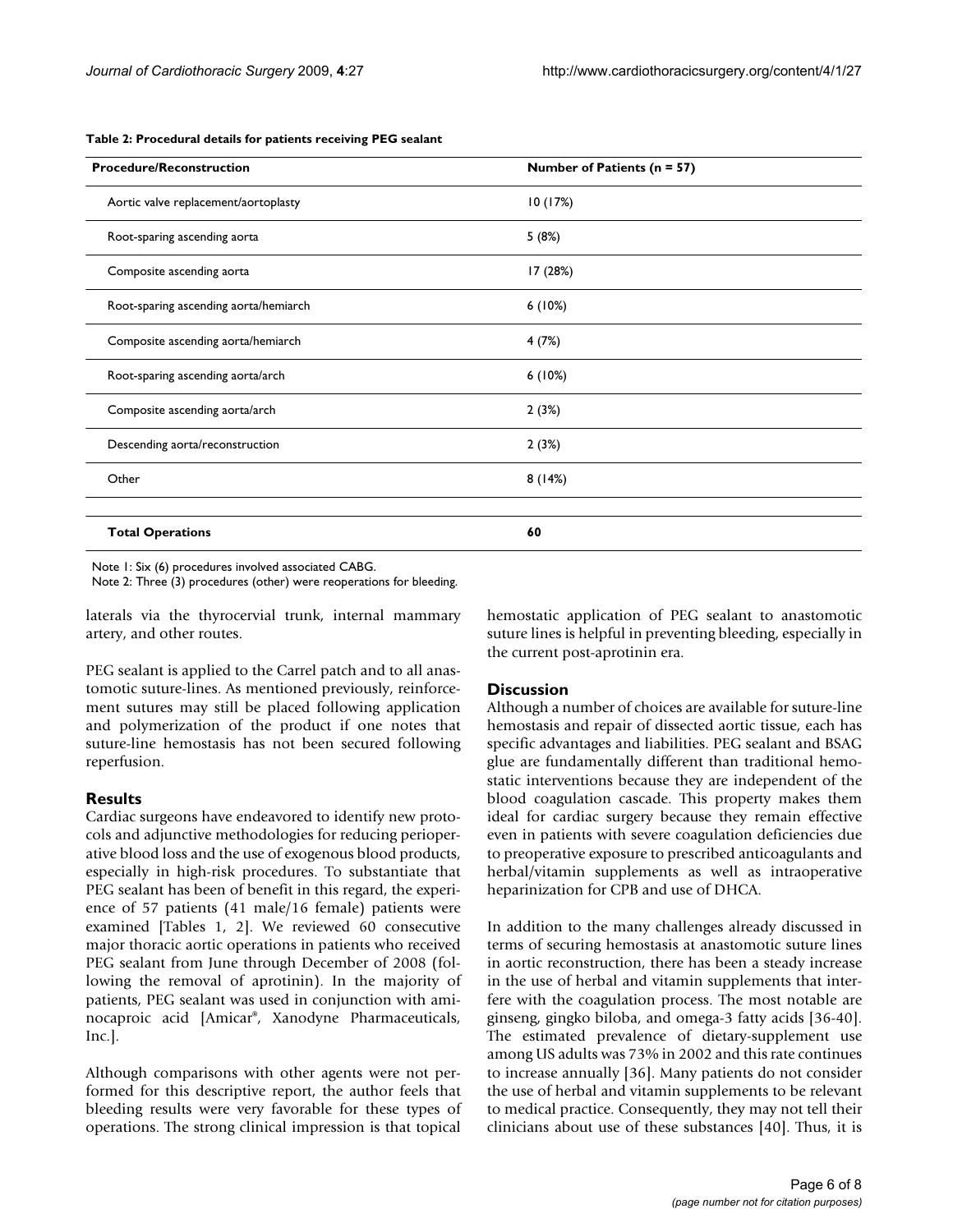prudent for clinicians to routinely identify which supplements their patients may be using.

In addition to herbal and vitamin supplements, the widespread use of short or long-term anticoagulation therapy (e.g., clopidogrel, warfarin, aspirin, etc.) has also led to challenges in securing hemostasis in cardiac surgical procedures [41,42]. With recommended loading doses of clopidogrel as high as 900 mg in select patients [43], operating on patients on an emergent or elective basis in whom clopidogrel and other anticoagulant therapies are not discontinued in advance of surgery is a major cause for concern. These medications make coagulation in any surgical patient quite tenuous. In the case of clopidogrel, a recent study indicated that surgical patients taking this drug within 3 days of their procedure required almost twice as many reoperations [42].

In addition to suture-line hemostasis, PEG sealant has been shown to be effective at preventing adhesion formation in cardiac and gynecologic surgery [18-20]. However, although PEG sealant has been studied and is licensed for adhesion prevention in Europe, it has not yet been licensed for this indication in the United States, so clinicians should evaluate use in this capacity carefully.

# **Conclusion**

The best outcome, in terms of appropriate hemostasis in cardiac surgery, resides in prevention and prudence. In major aortic reconstructive procedures the need for anastomotic sealing performance, adhesion prevention, and reinforcement of friable tissues should not be underrated. High-pressure surgical sealants represent an important surgical adjunct, and the author has found the use of both PEG sealant and BSAG glue advantageous in aortic reconstruction and repair.

# **Competing interests**

The author declares that they have no competing interests.

# **Authors' contributions**

The manuscript development and techniques described herein were performed by the author.

# **Additional material**

# **Additional file 1**

*Intraoperative demonstration of PEG sealant application. Techniques for intraoperative application of PEG sealant at aortic anastomotic sites are demonstrated and described.* Click here for file [\[http://www.biomedcentral.com/content/supplementary/1749-](http://www.biomedcentral.com/content/supplementary/1749-8090-4-27-S1.mp4) 8090-4-27-S1.mp4]

# **Acknowledgements**

Maryann Tranquilli, RN, is gratefully acknowledged for her assistance in gathering patient data. Shireen Dunwoody of Dunwoody Consulting is gratefully acknowledged for her assistance with medical writing and figure development. This work was supported by a grant from Baxter Healthcare Corporation. The author had full control of the design of the study, methods used, outcome measurements, analysis of data, and production of the written report.

## **References**

- 1. **FDA Press Release: 5/14/2008** [[http://www.fda.gov/bbs/topics/](http://www.fda.gov/bbs/topics/NEWS/2008/NEW01834.html) [NEWS/2008/NEW01834.html\]](http://www.fda.gov/bbs/topics/NEWS/2008/NEW01834.html)
- 2. Hagberg RC, Safi HJ, Sabik J, Conte J, Block JE: **[Improved intraop](http://www.ncbi.nlm.nih.gov/entrez/query.fcgi?cmd=Retrieve&db=PubMed&dopt=Abstract&list_uids=15098782)[erative management of anastomotic bleeding during aortic](http://www.ncbi.nlm.nih.gov/entrez/query.fcgi?cmd=Retrieve&db=PubMed&dopt=Abstract&list_uids=15098782) [reconstruction: results of a randomized controlled trial.](http://www.ncbi.nlm.nih.gov/entrez/query.fcgi?cmd=Retrieve&db=PubMed&dopt=Abstract&list_uids=15098782)** *Am Surg* 2004, **70:**307-311.
- 3. Glickman M, Gheissari A, Money S, Martin J, Ballard JL, CoSeal Multicenter Vascular Surgery Study Group: **[A polymeric sealant inhib](http://www.ncbi.nlm.nih.gov/entrez/query.fcgi?cmd=Retrieve&db=PubMed&dopt=Abstract&list_uids=11888460)[its anastomotic suture hole bleeding more rapidly than](http://www.ncbi.nlm.nih.gov/entrez/query.fcgi?cmd=Retrieve&db=PubMed&dopt=Abstract&list_uids=11888460) gelfoam/thrombin: results of a randomized controlled trial.** *Arch Surg* 2002, **137:**326-331.
- 4. Elefteriades JA, Griepp R: **Surgical procedures: a primer.** In *Acute Aortic Disease* Edited by: Elefteriades JA. New York: Informa Healthcare; 2007:251-268.
- 5. Gega A, Rizzo JA, Johnson MH, Tranquilli M, Farkas EA, Elefteriades JA: **[Straight deep hypothermic arrest: experience in 394](http://www.ncbi.nlm.nih.gov/entrez/query.fcgi?cmd=Retrieve&db=PubMed&dopt=Abstract&list_uids=17720372) [patients supports it's effectiveness as a sole means of brain](http://www.ncbi.nlm.nih.gov/entrez/query.fcgi?cmd=Retrieve&db=PubMed&dopt=Abstract&list_uids=17720372) [preservation.](http://www.ncbi.nlm.nih.gov/entrez/query.fcgi?cmd=Retrieve&db=PubMed&dopt=Abstract&list_uids=17720372)** *Ann Thorac Surg* 2007, **84:**759-767.
- 6. Bennett SL, Melanson DA, Torchiana DF, Wiseman DM, Sawhney AS: **[Next-generation hydrogel films as tissue sealants and adhe](http://www.ncbi.nlm.nih.gov/entrez/query.fcgi?cmd=Retrieve&db=PubMed&dopt=Abstract&list_uids=14992098)[sion barriers.](http://www.ncbi.nlm.nih.gov/entrez/query.fcgi?cmd=Retrieve&db=PubMed&dopt=Abstract&list_uids=14992098)** *J Card Surg* 2003, **18:**494-499.
- 7. Hill A, Estridge TD, Maroney M, Monnet E, Egbert B, Cruise G, Coker GT: **[Treatment of suture-line bleeding with a novel synthetic](http://www.ncbi.nlm.nih.gov/entrez/query.fcgi?cmd=Retrieve&db=PubMed&dopt=Abstract&list_uids=11319746) [surgical sealant in a canine iliac PTFE graft model.](http://www.ncbi.nlm.nih.gov/entrez/query.fcgi?cmd=Retrieve&db=PubMed&dopt=Abstract&list_uids=11319746)** *J Biomed Mater Res* 2001, **58:**308-312.
- 8. Achneck HE, Rizzo JA, Tranquilli M, Elefteriades JA: **[Safety of tho](http://www.ncbi.nlm.nih.gov/entrez/query.fcgi?cmd=Retrieve&db=PubMed&dopt=Abstract&list_uids=17888967)[racic surgery in the present era.](http://www.ncbi.nlm.nih.gov/entrez/query.fcgi?cmd=Retrieve&db=PubMed&dopt=Abstract&list_uids=17888967)** *Ann Thorac Surg* 2007, **84:**1180-1185.
- 9. Spotnitz WD: **[Active and mechanical hemostatic agents.](http://www.ncbi.nlm.nih.gov/entrez/query.fcgi?cmd=Retrieve&db=PubMed&dopt=Abstract&list_uids=18019942)** *Surgery* 2007, **142:**S34-S38.
- 10. **Coseal [Package Insert].** Westlake Village, CA: Baxter Healthcare; 2006.
- 11. Azadani AN, Matthews PB, Ge L, Shen Y, Jhun CS, Guy TS, Tseng EE: **[Mechanical properties of surgical glues used in aortic root](http://www.ncbi.nlm.nih.gov/entrez/query.fcgi?cmd=Retrieve&db=PubMed&dopt=Abstract&list_uids=19324142) [replacement.](http://www.ncbi.nlm.nih.gov/entrez/query.fcgi?cmd=Retrieve&db=PubMed&dopt=Abstract&list_uids=19324142)** *Ann Thorac Surg* 2009, **87:**1154-1160.
- 12. **BioGlue Syringe [Instruction for Use].** Kennesaw, GA: CryoLife, Inc.; 2008.
- 13. Mitrev Z, Belostotskii V, Hristov N: **[Suture-line reinforcement](http://www.ncbi.nlm.nih.gov/entrez/query.fcgi?cmd=Retrieve&db=PubMed&dopt=Abstract&list_uids=17669795) [using suction-assisted bioglue application during surgery for](http://www.ncbi.nlm.nih.gov/entrez/query.fcgi?cmd=Retrieve&db=PubMed&dopt=Abstract&list_uids=17669795) [acute aortic dissection.](http://www.ncbi.nlm.nih.gov/entrez/query.fcgi?cmd=Retrieve&db=PubMed&dopt=Abstract&list_uids=17669795)** *Interact Cardiovasc Thorac Surg.* 2006, **6(2):**147-149.
- 14. LeMaire SA, Carter SA, Won T, Wang X, Conklin LD, Coselli JS: **[The](http://www.ncbi.nlm.nih.gov/entrez/query.fcgi?cmd=Retrieve&db=PubMed&dopt=Abstract&list_uids=15975350) [threat of adhesive embolization; BioGlue leaks through nee](http://www.ncbi.nlm.nih.gov/entrez/query.fcgi?cmd=Retrieve&db=PubMed&dopt=Abstract&list_uids=15975350)[dle holes in aortic tissue and prosthetic grafts.](http://www.ncbi.nlm.nih.gov/entrez/query.fcgi?cmd=Retrieve&db=PubMed&dopt=Abstract&list_uids=15975350)** *Ann Thorac Surg* 2005, **80:**106-10.
- 15. Lemaire SA, Ochoa LN, Conklin LD, Schmittling ZC, Undar A, Clubb FJ Jr, Li Wang X, Coselli JS, Fraser CD Jr: **[Nerve and conduction](http://www.ncbi.nlm.nih.gov/entrez/query.fcgi?cmd=Retrieve&db=PubMed&dopt=Abstract&list_uids=17765925) [tissue injury caused by contact with BioGlue.](http://www.ncbi.nlm.nih.gov/entrez/query.fcgi?cmd=Retrieve&db=PubMed&dopt=Abstract&list_uids=17765925)** *J Surg Res* 2007, **143:**286-293.
- 16. Downing SW: **[What are the risks of using biologic glue?](http://www.ncbi.nlm.nih.gov/entrez/query.fcgi?cmd=Retrieve&db=PubMed&dopt=Abstract&list_uids=12645755)** *Ann Thorac Surg* 2003, **75:**1063.
- 17. Bernabeu E, Castella M, Barriuso C, Mulet J: **[Acute limb ischemia](http://www.ncbi.nlm.nih.gov/entrez/query.fcgi?cmd=Retrieve&db=PubMed&dopt=Abstract&list_uids=17670424) [due to embolization of biological glue after repair of type A](http://www.ncbi.nlm.nih.gov/entrez/query.fcgi?cmd=Retrieve&db=PubMed&dopt=Abstract&list_uids=17670424)**<br>**aortic** dissection. Interact Cardiovasc Thorac Surg. 2005. **[aortic dissection.](http://www.ncbi.nlm.nih.gov/entrez/query.fcgi?cmd=Retrieve&db=PubMed&dopt=Abstract&list_uids=17670424)** *Interact Cardiovasc Thorac Surg.* 2005, **4(4):**329-331.
- 18. Konertz WF, Kostelka M, Mohr FW, Hetzer R, Hübler M, Ritter J, Liu J, Koch C, Block JE: **[Reducing the incidence and severity of peri](http://www.ncbi.nlm.nih.gov/entrez/query.fcgi?cmd=Retrieve&db=PubMed&dopt=Abstract&list_uids=14530024)[cardial adhesions with a sprayable polymetric matrix.](http://www.ncbi.nlm.nih.gov/entrez/query.fcgi?cmd=Retrieve&db=PubMed&dopt=Abstract&list_uids=14530024)** *Ann Thorac Surg* 2003, **76:**1270-1274.
- 19. Hendrikx M, Mees U, Hill AC, Egbert B, Coker GT, Estridge TD: **Evaluation of a novel synthetic sealant for inhibition of car[diac adhesions and clinical experience in cardiac surgery](http://www.ncbi.nlm.nih.gov/entrez/query.fcgi?cmd=Retrieve&db=PubMed&dopt=Abstract&list_uids=11673138) [procesures.](http://www.ncbi.nlm.nih.gov/entrez/query.fcgi?cmd=Retrieve&db=PubMed&dopt=Abstract&list_uids=11673138)** *Heart Surg Forum* 2001, **4:**204-9.